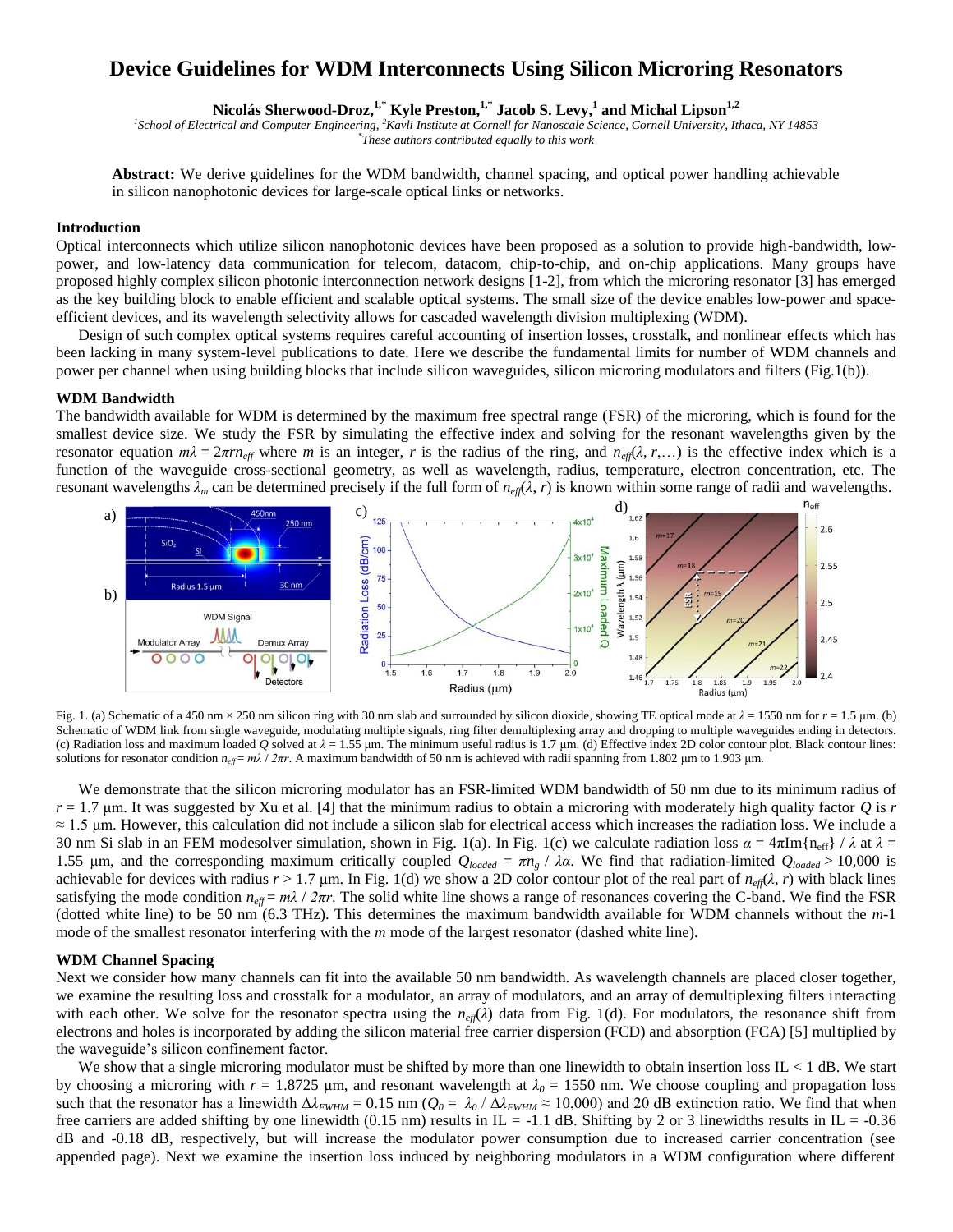resonators are coupled to the same bus waveguide. In Fig. 2(a) we show insertion loss versus channel spacing. The different lines show results for different choices of modulator shifting. For a modulator shift of 2 linewidths, we find  $IL = -0.84$  dB,  $-0.55$  dB, and -0.42 dB for 0.6 nm, 0.8 nm, and 1.2 nm spacing respectively.

The interchannel crosstalk in a demultiplexing array of microrings for a WDM receiver is affected by the proximity of the channels. We find that a channel spacing of 0.8 nm (100 GHz) is required to achieve < -20 dB of crosstalk for *Q* = 10,000. An array of microrings with drop ports can be used to demux the wavelength channels and send each to a photodetector. In Fig. 2(b) we plot an example of individual drop port responses for microrings in an array with 0.6 nm channel spacing. Here we use  $\alpha = 3$  dB/cm and select the waveguide coupling to obtain  $Q_0 = 10,300$  (linewidth = 0.15 nm) to match the modulators. We find an insertion loss  $IL_0 =$ -0.36 dB on resonance, and the neighboring channel has  $IL_1 = -18.5$  dB at 1550 nm. We define the crosstalk from Ch0 on neighboring Ch1 as  $XT_{10} = IL_1 - IL_0$  dB. In Fig. 2(c) we plot crosstalk versus channel spacing. The nearest neighbor crosstalk  $XT_{10}$  is -18.1 dB at 0.6 nm spacing, -20.6 dB at 0.8 nm spacing, and -24.1 dB at 1.2 nm spacing. For example, requiring -20 dB crosstalk results in 50 nm / 0.8 nm = 62 wavelength channels. Crosstalk of -30 dB requires 2.4 nm spacing, resulting in only 20 allowed wavelength channels. The data in Fig. 2(c) can be applied to resonators with different *Q* (different linewidth) using the top axis in units of resonator



Fig. 2. Loss and crosstalk calculations for a modulator array (a), and demux array (b-c). All plots have  $Q_0 = 10,300$  (linewidth = 0.15 nm). (a) Modulator array worstcase insertion loss at 1550 nm versus channel spacing. (b) Crosstalk at detector demultiplexer. Spectra for demux microring array with 0.6 nm channel spacing. (c) Crosstalk from the 1550 nm wavelength channel on the three nearest neighbors.

## **Channel Power Limit**

We determine the maximum power that each channel can carry due to nonlinear losses. Sufficient optical power must reach a receiver to meet sensitivity requirements for error-free operation, but optical power cannot be made arbitrarily high because nonlinear effects will add increasing levels of loss and crosstalk. High optical intensities are possible in both bus waveguides (where many wavelength channels are multiplexed) and small high-*Q* cavities (where power builds considerably). The primary nonlinear loss mechanisms in silicon are two-photon absorption (TPA) and the resulting FCA from optically generated electrons and holes [5,6].

We find the maximum power per wavelength to be 1.5 mW due to unwanted resonance shift from FCD in a minimal-sized resonator with *Q* = 10,000. We solve for the nonlinear change in transmission for light on-resonance as the power is increased. At 1.5 mW input power,  $7.3 \times 10^{15}$  cm<sup>-3</sup> carriers are generated which blueshift the resonance by 23 pm due to FCD. This significantly degrades the off state extinction ratio to -10 dB.

In a bus waveguide, nonlinear losses will depend on both the power in each channel and the number of channels. We take into account losses from both degenerate and non-degenerate TPA, as well as FCA from the optically generated carriers. With the modulator power limited to 1.5 mW/channel and a maximum number of 62 wavelengths (giving 93 mW total power), the excess nonlinear loss through 1 cm of propagation is 0.49 dB when all wavelengths are on. The power at each wavelength is low enough that we do not consider crosstalk from individual wavelength channels [7], but instead consider the worst-case aggregate nonlinear loss to be included in the power budget.

#### **Conclusion**

We discussed the limits of device performance for designing realistic optical systems that use silicon microring resonators as firstorder filters for modulation and demux functions. For maximum utilization of the 50 nm WDM bandwidth balanced with reasonable loss and crosstalk values, the recommended parameters are 0.8 nm minimum wavelength spacing, 62 maximum wavelength channels, and 1.5 mW maximum optical power per wavelength at the modulator. Systems utilizing these devices can conceivably transmit Tbps data rates through a single optical waveguide.

[1] A. Shacham, K. Bergman, and L. P. Carloni, "Photonic Networks-on-Chip for Future Generations of Chip Multiprocessors," IEEE Trans. Comput. 57, 1246-1260 (2008).

[2] P. Koka et al., "Silicon-photonic network architectures for scalable, power-efficient multi-chip systems," in *Proceedings of the 37th Annual International Symposium on Computer Architecture,* (ACM, Saint-Malo, France, 2010), pp. 117-128.

- [3] Q. Xu, B. Schmidt, S. Pradhan, and M. Lipson, "Micrometre-scale silicon electro-optic modulator," Nature **435**, 325-327 (2005).
- [4] Q. Xu, D. Fattal, and R. G. Beausoleil, "Silicon microring resonators with 1.5-μm radius," Opt. Express **16**, 4309-4315 (2008).
- [5] R. Soref and B. Bennett, "Electrooptical effects in silicon," IEEE J. Quantum Electron. **23**, 123-129 (1987).

[6] T. K. Liang and H. K. Tsang, "Role of free carriers from two-photon absorption in Raman amplification in silicon-on-insulator waveguides," Appl. Phys. Lett. **84**, 2745-2747 (2004).

[7] Y. Okawachi et al., "Optical Crosstalk in Silicon Nanowaveguides," OFC 2010, paper JWA21.